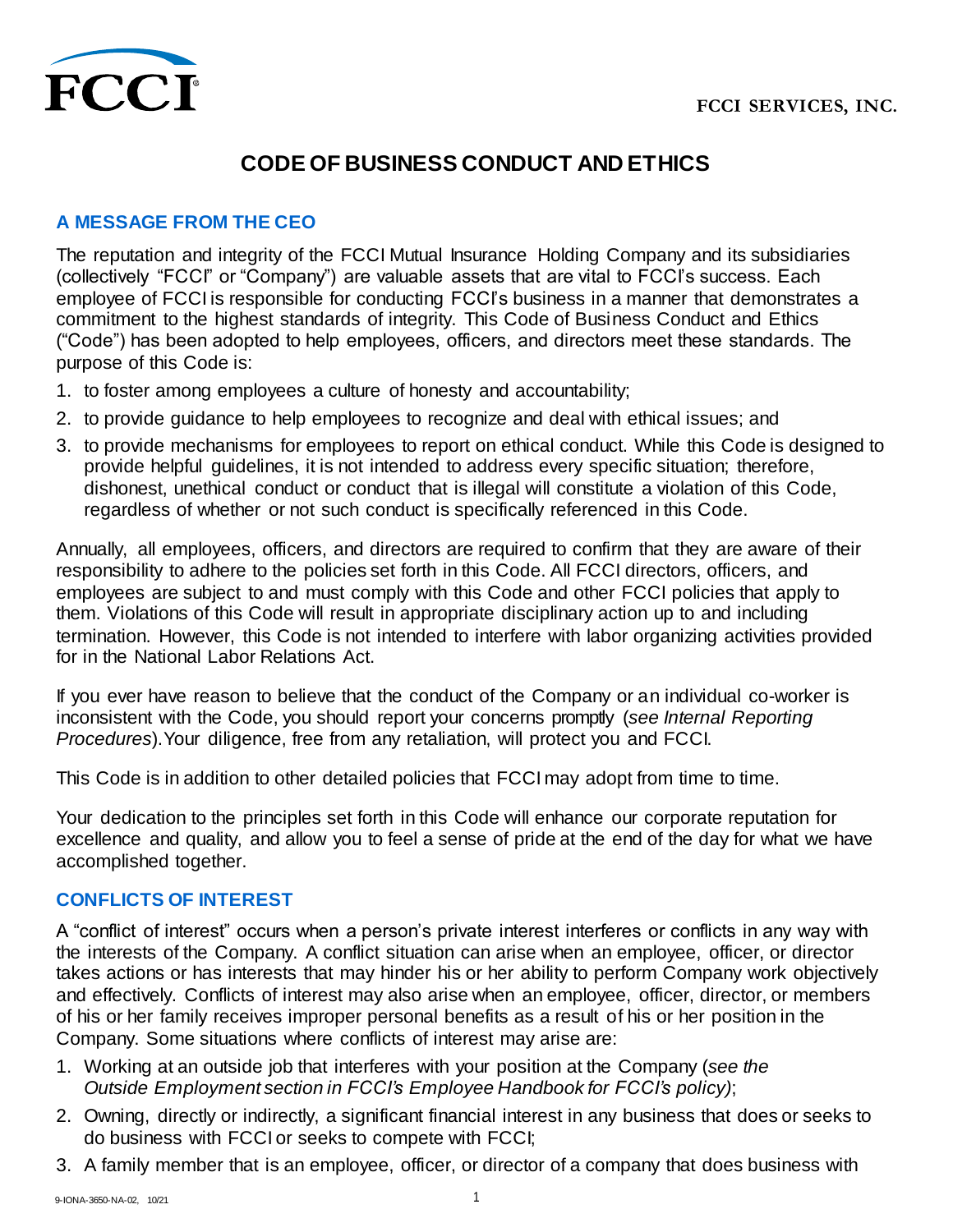FCCI and the business relationship with FCCI is significant to the family member.

- 4. Using information you learn at the Company to benefit another company for which you serve as an officer or director, or in which you have an ownership interest;
- 5. You are closely related to someone, such as a vendor or customer, who has or is seeking a financial relationship with the Company;
- 6. Using corporate assets, including Company time, name, information, equipment, or facilities for personal use.
- 7. Taking personal advantage of certain business opportunities in which FCCI may be interested ( "corporate opportunity doctrine"). Common situations which are prohibited include:
	- a. personally taking advantage of any business opportunity that typically would be pursued by, or would be of interest to, FCCI;
	- b. personally taking advantage of any other business opportunity that FCCI may want to take advantage of, if the opportunity is discovered using FCCI property, business contacts or information, or that the individual becomes aware of because he or she works for FCCI (or that a director becomes aware of in his or her capacity as a board member of FCCI); or
	- c. competing with or otherwise disadvantaging FCCI.

Keep in mind that not all conflicts are prohibited. Some conflicts are permissible if they are disclosed and approved. If you are unsure whether a relationship or transaction poses a conflict, consult with the Ethics Management Committee ("EMC"), which is described later in this Code.

# **Disclosure and Approval of Conflicts**

Employees: A known actual or potential conflict should be disclosed and approval requested in writing to the EMC. The EMC will determine whether the conflict should be approved or denied and all approvals and denials will be reported to FCCI's Audit Committee.

Officers and Directors: Like all employees, officers and directors have an on-going duty to disclose known actual, as well as potential, conflicts of interest. Officers should provide to the Chairman of the Audit Committee a written disclosure notice of all known actual and potential conflicts and should request approval of those conflicts in writing. Directors should disclose and request approval of all known actual and potential conflicts in writing to the Board of Directors. The Board, in turn, will take whatever action it deems necessary, including requiring the director to recuse him/herself from participation in a particular matter.

Additionally, officers and directors are required to complete and return to the Company's General Counsel an Annual Disclosure Statement relating to potential conflicts of interest and business gifts.The Company's General Counsel shall submit a summary report, along with all Officer and Director Annual Disclosure Statements, to FCCI's Chairman of the Board.

# **BUSINESS GIFTS**

Employees, officers, and directors may not accept gifts, entertainment, favors, payments, or loans for themselves or their family members ("Gifts") from persons or entities where such Gifts are intended to influence or would have the appearance of influencing the recipient. The receiving of Gifts that are customary business courtesies is permitted. However, the receipt of Gifts, regardless of value, must be reported to the Company EMC. The company encourages all employees, officers, and directors who receive Gifts to relinquish them as appropriate. Employees, officers, and directors may relinquish the Gifts to the Human Resources department for distribution in an equitable manner, to his or her supervisor for departmental distribution, to an executive for donations for a charitable organization or similar relinquishment as is reasonable.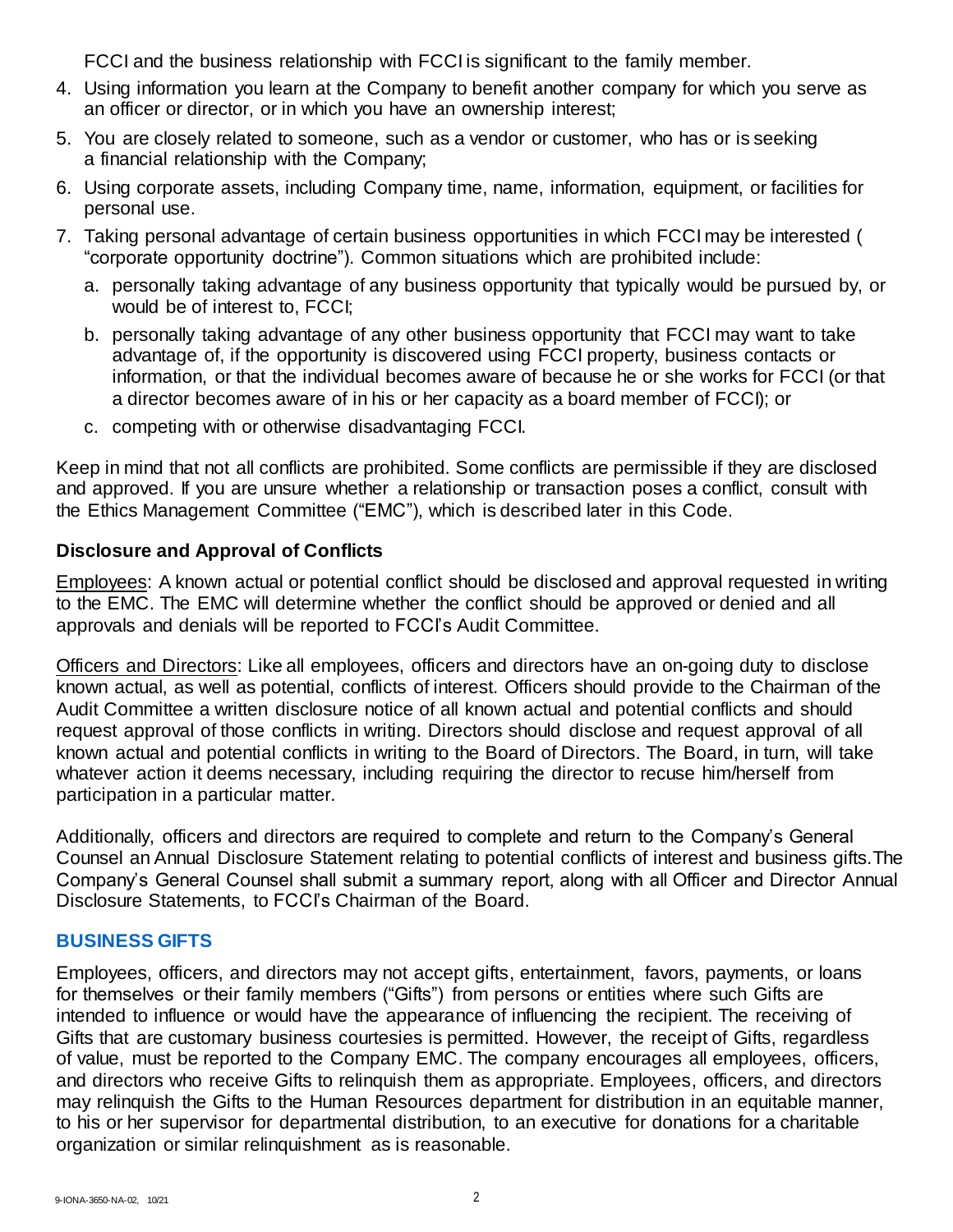## **CORPORATE RECORDS**

Each FCCI employee, officer, and director is responsible for maintaining accurate and reasonably detailed documents, reports, and other records. No one may falsify or improperly alter any information contained in the Company's records.

Employees, officers, and directors must comply with the Company's accounting rules and controls as well as with required accounting principles and cooperate fully with the Company's internal and external auditors. All funds, assets, transactions, and payments must be accurately reflected and no false or misleading entries may be made on corporate records. Payments for goods and services provided to the Company must be payable to the person or company legally entitled to receive payment. All invoices must accurately reflect the items and services being purchased or sold and the price that is being paid.

Good business practice requires that certain Company records be retained for various time periods. Often these are required by law and it is the responsibility of each individual to ensure that records are retained in compliance with applicable document retention policies established by the Company in compliance with applicable laws *(see the Legal Department's SPIKE page for information on the Company's document retention policy).* Documents that need not be kept should be disposed of in compliance with the Company's policies. Wherever litigation or a government investigation is likely or ongoing, records may not be destroyed until the Company's General Counsel advises that the matter has been concluded.

#### **PRIVACY AND CONFIDENTIALITY OF INFORMATION**

FCCI respects the privacy of all applicants for insurance or employment, as well as its policyholders, claimants, agents and employees ("Protected Persons"), and is committed to ensuring that any Personal Information and Confidential Information (as defined in FCCI's Corporate Information Security Program) that FCCI obtains, stores or otherwise possesses remains confidential. Examples of Personal Information and Confidential Information that employees may have access to as part of their responsibilities, include but are not limited to, social security numbers, driver's license numbers, credit information, and bank account numbers,. All such information, shall be maintained in strict confidence and may not be accessed, used or disclosed, except as expressly provided for in this Code or FCCI's policies.

Access to such information shall be limited strictly to those FCCI employees, officers and directors with a business-related need to know. No disclosure of any such information shall be made to any other person, except: i) as required or permitted by law; ii) as required in the course of an FCCI employee's job; iii) as authorized by FCCI's policies; iv) as authorized in writing by the Protected Person; or v) in response to a subpoena or other legal process.

Employees, officers, and directors are required to comply with all state and federal privacy laws,. Questions regarding privacy issues and specific privacy laws should be submitted to the Legal Department.

#### **USE AND PROTECTION OF FCCI ASSETS**

Use of FCCI property or services for personal benefit is prohibited. When an employee, officer, or director uses FCCI property, it must be for valid corporate purposes. Employees, officers and directors may not engage in theft, embezzlement, or misappropriation of information, cash or other property that belongs to the Company or any of its policyholders, agents, claimants or employees or any other person or entity. Company funds may not be disbursed for products or services not received by the Company.

All ideas, concepts, strategic plans, market analyses, business strategies, research and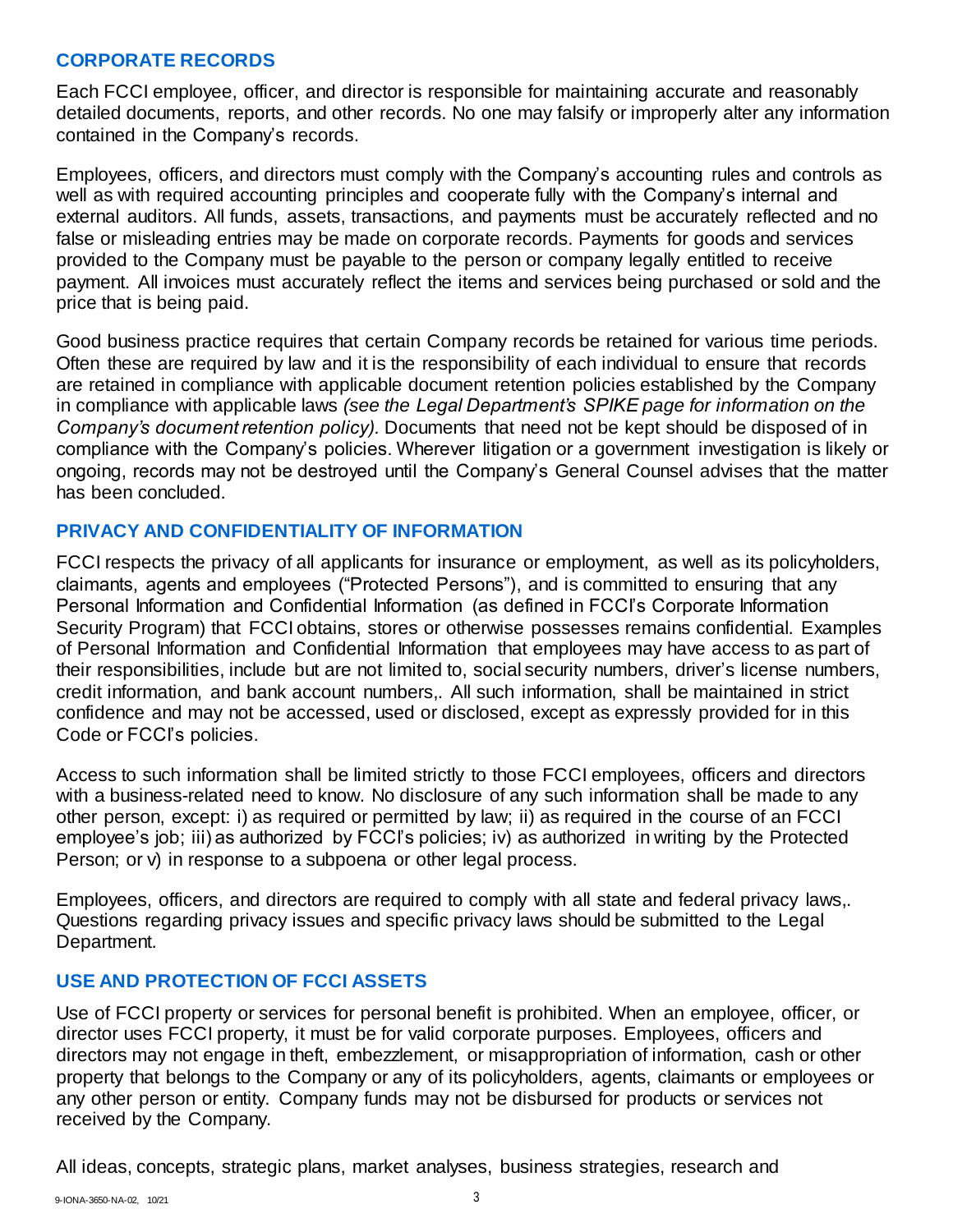development projects, technologies and processes, rating and underwriting methods, formulas and information, training materials, agent or customer information, financial information and data, investment plans and other sensitive information and data relating to the Company's business, are confidential and/or trade secret property, belonging exclusively to FCCI("Proprietary Information"). Except as required in the performance of your job responsibilities at the Company, you may not use such information for any purpose or sell, give, disclose or release any such information to any person or entity.

Employees, officers and directors may not take, copy, transmit, disclose or deliver to any other person or entity any documents, files, or records belonging to the Company, except as required for the performance of that individual's job responsibilities at FCCI and may not access any FCCI programs, data or files unless you have a work-related purpose and authorization to do so. Please refer to the *"Information and Technology Policy"* and *"Electronic Media – Use and Monitoring"*  sections of the Employee Handbook for further information on FCCI's policies.

The obligations under this section apply throughout the duration of your employment with FCCI and will continue to apply thereafter until such time, if any, that FCCI makes a public disclosure of such confidential information.

By signing this Code, you acknowledge and agree that any and all inventions, creations, concepts, ideas, information, designs, plans and technologies that you conceive or develop, in whole or in part through the use of any proprietary information or in connection with or as a result of your work at FCCI, including any and all related copyrights, patentable products and processes, patents, patent applications and other intellectual property and rights (collectively "Inventions") belong exclusively to FCCI, and you hereby sell and assign to FCCI all of your title and interest in and to any and all Inventions that you create or develop during the course of your employment with FCCI, or based upon any proprietary information, whether now in existence or hereafter created and agree to sign and deliver to FCCI promptly upon request any and all copyrights, patent applications and assignments, including any amendments thereto, relating to any and all Inventions.

## **THIRD-PARTY PROPERTY RIGHTS**

#### **Copyrights**

In the course of your work at FCCI, you are likely to encounter a variety of copyrighted materials, in both print and electronic format, such as magazine and newspaper articles, trade publications, training materials, instruction manuals, databases, strategic plans, records and computer programs owned or published by third parties. You may not copy or reproduce any portion of these copyrighted materials without the prior written consent of the owner of the copyright or prior written approval from the Legal Department.

#### **Software Licenses**

Much of the software used by FCCI is licensed from third parties and its use is subject to various restrictions imposed by the licenses. In order to help ensure compliance with these licenses, you may not use the software for any purpose or in any manner prohibited by the applicable license. In addition, you may not transfer, sell, copy, disclose, modify, reverse engineer, disassemble or decode any software used in FCCI's business without prior written approval or clearance from the Legal Department.

#### **Confidentiality Agreements**

From time to time, FCCI may enter into confidentiality agreements with one or more parties that identify certain information as confidential, proprietary property of such other parties. All FCCI employees, officers and directors who are given access to such information shall respect and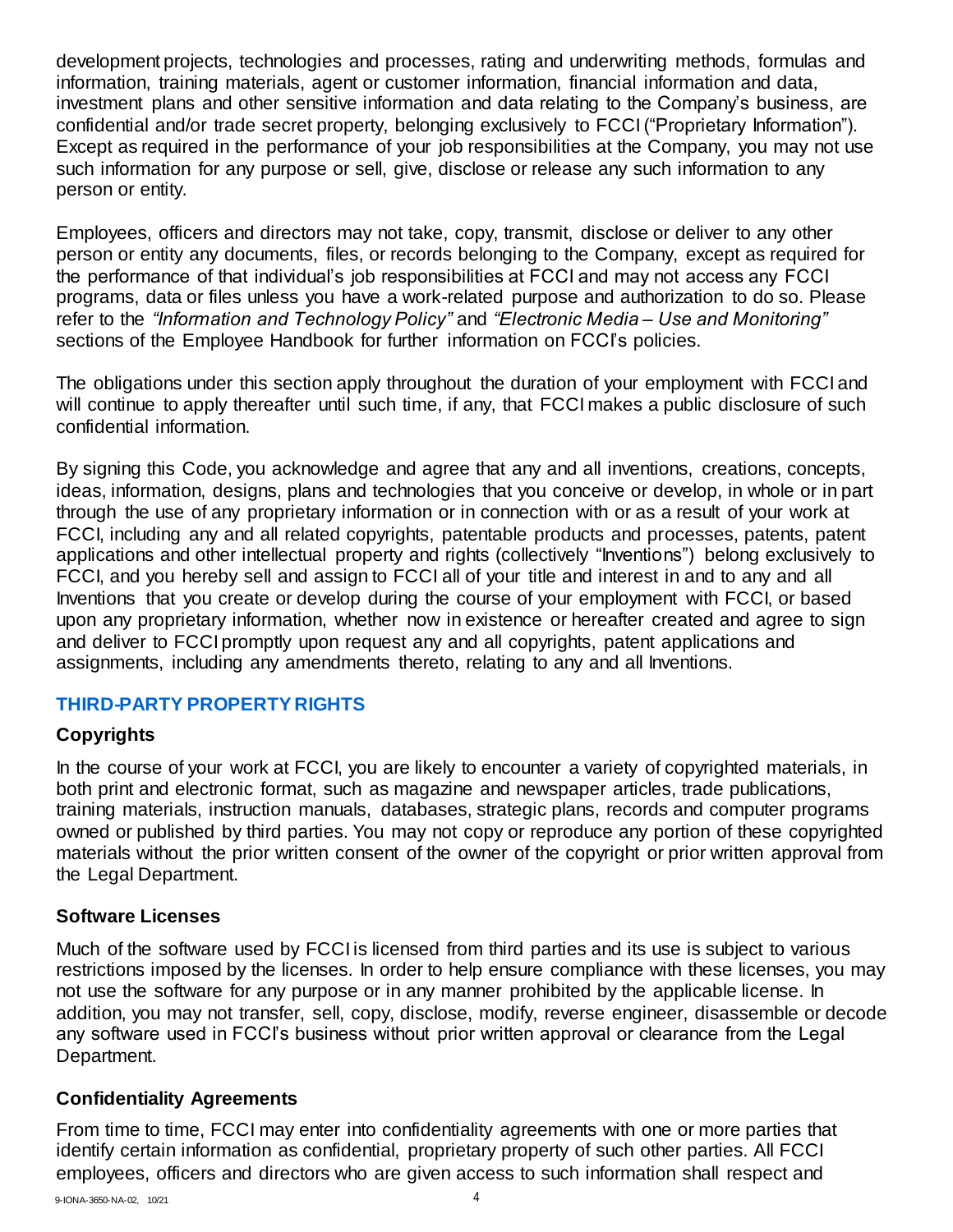maintain the confidentiality thereof, shall use such information only for the purposes specified and shall observe all commitments made by FCCI with respect to such information.

#### **POLITICAL PARTICIPATION**

FCCI will comply with all national, state, and local laws regulating its participation in political affairs, including contributions to political parties, national political committees, or individual candidates.

FCCI encourages all employees to be informed voters and to be involved in the political process. Personal participation, including the contributions of time or financial support, shall be entirely voluntary. Please refer to the *"Public Relations and Community Affairs"* section of the Employee Handbook for further information on FCCI's policy.

Employees, officers, directors, representatives, or consultants who are designated to represent the Company or its entities must comply fully with all applicable laws and FCCI policies relevant to participation in political and public affairs set forth in the *"Public Relations and Community Affairs"* section of the Employee Handbook.

#### **COMPLIANCE WITH LAWS AND REGULATIONS GENERALLY**

In addition to laws of general application, FCCI is subject to the insurance laws and regulations of various states. Further, the work-related activities of FCCI employees are subject to many laws and regulations, both federal and state.

All employees, officers, and directors are required to comply with the specific laws and regulations that govern their work and to seek advice from the Legal Department if he or she is unsure of the applicable legal obligations. Perceived pressures from supervisors or demands due to business conditions are not excuses for violating the law.

#### **COMPETITION AND FAIR DEALING**

FCCI seeks competitive advantages through superior performance, never through unethical or illegal business practices. Each employee, officer, and director should endeavor to deal fairly with FCCI's customers, suppliers, regulators, competitors, and employees. None should take unfair advantage of anyone through manipulation, concealment, abuse of privileged information, misrepresentation of facts or any other unfair dealing practice.

Business records and communications often become public, and exaggeration, inaccuracies, derogatory remarks, or disparagement of people or other companies including our agents and competitors should be avoided. This applies equally to e-mail, instant messages, internal memos, and formal reports.

#### **EQUAL EMPLOYMENT OPPORTUNITY**

FCCI hires and evaluates people on the basis of ability and performance. The Company is firmly committed to prohibiting discrimination on the basis of a person's race, color, national origin, religion, creed, sex, sexual orientation, gender identity, pregnancy, marital status, age, veteran's status, disability, handicap, genetic information, HIV or AIDS status, sickle cell anemia or other characteristic or conduct protected by federal, state, or local law throughout employment (protected characteristics or protected conduct).

#### **HARASSMENT-FREE WORKPLACE**

FCCI is committed to treating all employees with respect in the workplace. Abusive, harassing, or offensive conduct is unacceptable, whether verbal, physical, or visual. Please refer to the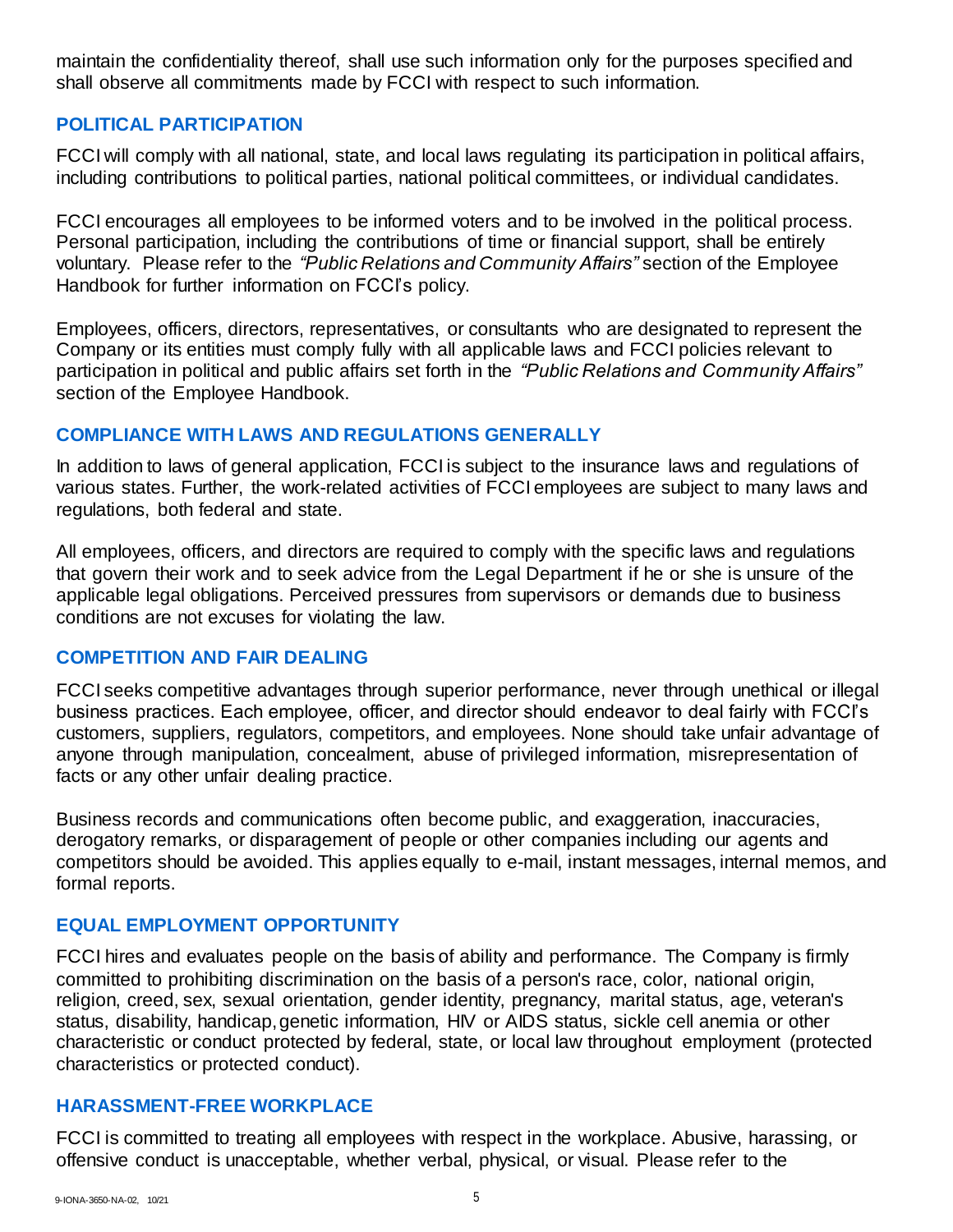*"Harassment in the Workplace"* section of the Employee Handbook for details on FCCI's policy.

# **COMPLIANCE WITH THIS CODE**

All FCCI employees, officers, and directors have a responsibility to understand and follow this Code. In addition, all individuals are expected to perform their work with honesty and integrity in all areas not specifically addressed in this Code. A violation of this Code may result in appropriate disciplinary action including the possibility of termination from employment with FCCI without additional warning.

FCCI strongly encourages dialogue among employees and their supervisors to make everyone aware of situations that give rise to ethical questions and to determine acceptable ways of handling those situations. Employees will receive periodic training on the contents and importance of this Code and the manner in which violations must be reported and waivers requested. In addition, each director, officer, and employee has an obligation to annually certify that he or she has read and reviewed this Code and, to the best of his or her knowledge, is in compliance with all its provisions.

This Code reflects general principles to guide FCCI employees, officers, and directors in making ethical decisions and cannot, and is not intended to, address every specific situation. As such, nothing in this Code prohibits or restricts FCCI from taking any disciplinary action on any matter pertaining to employee conduct, whether or not they are expressly discussed in this Code. This Code is not intended to create any express or implied contract with any employee or third party. In particular, nothing in this Code creates any employment contract between FCCI and any of its employees.

Additional provisions for the Chief Executive Officer, Chief Financial Officer and senior financial officers: In addition to complying with this Code, the Chief Executive Officer, Chief Financial Officer and senior financial officers (collectively "Financial Officers") shall subscribe to and be bound by the Code of Ethical Conduct for Financial Managers attached hereto as Exhibit A (below). Each Financial Officer will annually certify that he or she has read and reviewed the Code of Ethical Conduct for Financial Managers and, to the best of his or her knowledge, is in compliance with all its provisions.

#### **WAIVERS**

Employee requests for FCCI's approval of a waiver of a provision of the Code must be submitted in writing to FCCI's EMC for appropriate review. The EMC will determine whether a waiver should be denied or submitted to FCCI's Audit Committee for final determination.

All Officer waiver requests shall be submitted directly to the Chairman of the Audit Committee. The Audit Committee will determine if a waiver should be granted or denied.

This section does not apply to disclosures and approvals of Conflicts of Interest.

#### **ENFORCEMENT**

It is FCCI's policy that the Code will be consistently enforced. The EMC will investigate promptly and thoroughly all reports of possible violations of the Code. Any person found to have engaged in any prohibited conduct or activity will receive prompt and appropriate discipline, up to and including termination. In appropriate cases, a violation of the Code may be referred to law enforcement agencies for review and possible criminal prosecution. Appropriate action, including termination of the business relationship, criminal prosecution or civil proceedings may be initiated against vendors, claimants, agents or other third parties who violate or participate in a violation of any provision of this Code.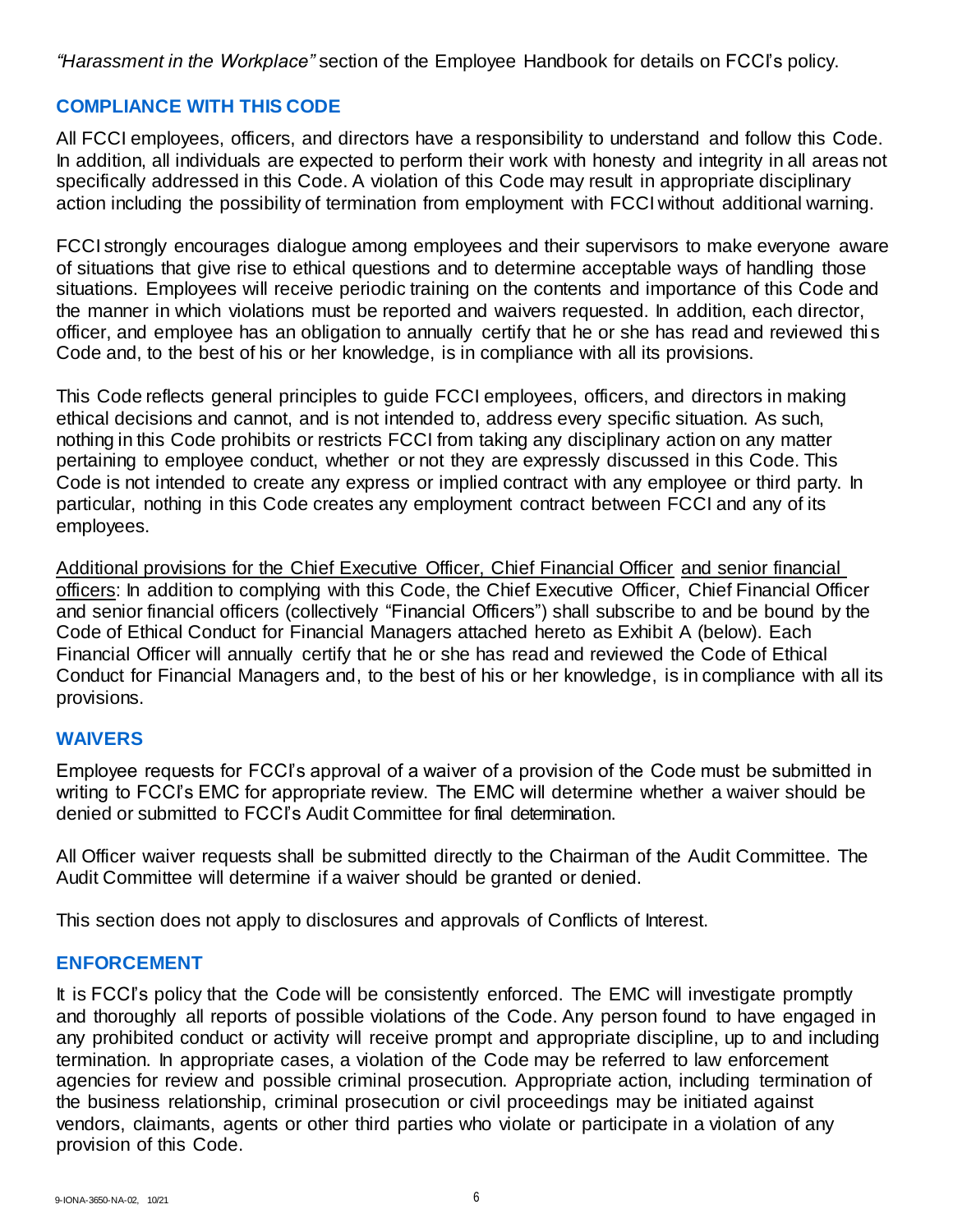#### **INTERNAL REPORTING PROCEDURES**

As part of its commitment to ethical and legal conduct, FCCI expects its employees to promptly bring accurate information about specific violations of the Code or questionable accounting or auditing matters to the attention of FCCI. Employees are expected to come forward with any such information without regard to the identity or position of the suspected offender.

If you have questions or concerns about the Code, speak with your immediate supervisor or another member of management. Additional resources are available to assist you in Human Resources, Legal, Internal Audit, and the EMC. All known or suspected violations should be reported to the Ethics Helpline, EthicsPoint website, or the EMC. *(See SPIKE for reporting options.)* To make an anonymous report, FCCI has set up an Ethics Helpline phone number and an EthicsPoint website with an independent, outside vendor.

The Ethics Helpline and EthicsPoint website are resources for advice or anonymous discussion on workplace behavior and ethics. You may report anonymously using the Helpline phone number or EthicsPoint website and your confidentiality is assured. You will be provided a number to reference with your inquiry. The Helpline and EthicsPoint are staffed by a team of professionals employed by the outside vendor who will respond to your inquiry and work with you to address your concern.

You may leave a confidential report by calling the Ethics Helpline at 1-877-231-0868 or using the EthicsPoint website at fcci.ethicspoint.com.

Reports of violations will be investigated under the supervision of the EMC. The results of the investigations of all reported violations relating to the Code will be reported to the Audit Committee of the Board of Directors.

FCCI will take appropriate steps to maintain the confidentiality of the information received, as well as reporting the person's identity to the extent that it can do so consistent with applicable law and FCCI's obligations to investigate and remedy the matter and, if appropriate, to report the matter to government officials.

#### **NO RETALIATION**

Any form of discipline, reprisal, intimidation, or retaliation for reporting a potential conflict of interest, reporting a violation of suspected violation of this Code, or cooperating in related investigations is prohibited. Retaliation in any form may itself be a violation of law and would be considered a violation of this Code. Any act of retaliation will result in appropriate disciplinary action, including termination of employment. Intentionally making a false report under this Code is a violation of the Code and will be dealt with as such.